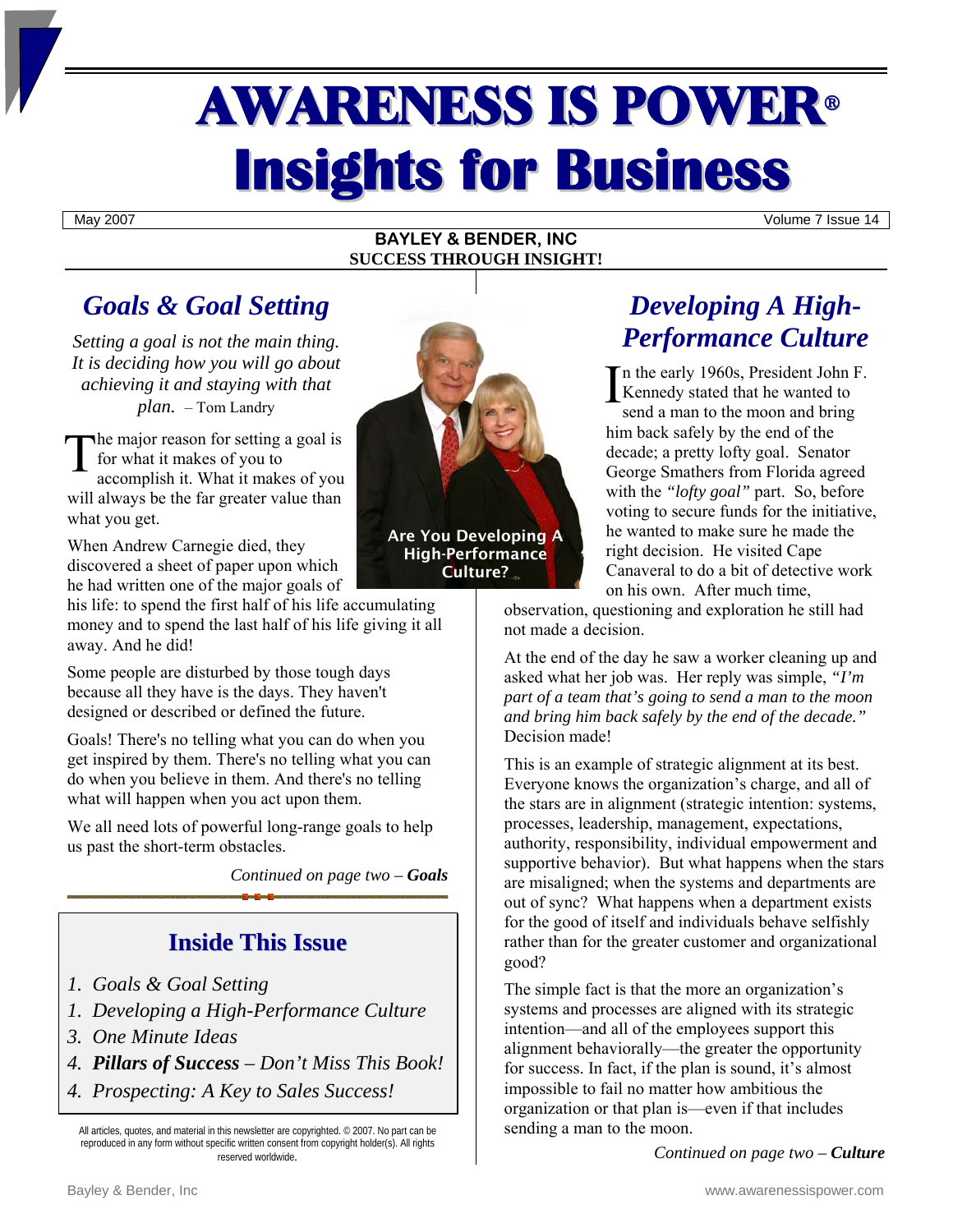#### *Continued from page one – Goals*

The ultimate reason for setting goals is to entice you to

become the person it takes to achieve them. Don't set your goals too low. If you don't need much, you won't become much.



If you go to work on your

goals, your goals will go to work on you. If you go to work on your plan, your plan will go to work on you. Whatever good things we build, end up building us.

We all have two choices: We can make a living or we can design a life.

**Make this a Positive Day**...unless of course you've made other plans!

Reprint with permission from Dr. James M. Wendling, The Wendling Group

*To will is to select a goal, determine a course of action that will bring one to that goal, and then hold to that action till the goal is reached. The key is action.*  ─ Michael Hanson

#### *Continued from page one – Culture*

Organizations are complex entities. Effective leadership calls for developing strategy and implementing that strategy to secure a competitive advantage. This means structuring the organization to achieve that strategy, ensuring the internal processes are focused on customer needs and focusing all of the people within the organization. The George Smathers story exemplifies the mindset of and results generated by strategic alignment. So, how can you as leaders really know how effective your organization and its strategy actually are? Rather than guess where the disconnects are, why not consider an instrument that pinpoints the strengths and limitations so that goal directed actions can occur—exactly what was needed to send a man to the moon and nothing less! Organizational assessments are diagnostics that measure how effective and efficient your organization is.

Think about it. Every once in a while it is necessary to take stock and ensure that the organization is focused on a clear strategy and that everyone within it is in alignment with what needs to be accomplished. After all, we go to the doctor periodically, we do a mental assessment on home improvement needs before we clean the garage and remodel the kitchen,

*Continued on next column –*

and we even consciously check out our waistline and general overall health once or twice a year to determine what we need to do to make improvements. Why shouldn't we do the same for our organization? How do you know that your resources are being properly allocated, and how can you better utilize your limited resources?

What are the alternatives in hidden cost, productivity, customer and employee satisfaction, and profits? If an organization's structure does not support its strategy, it is out of alignment and the strategy will not be achieved. You can limp along and even do *'OK'*, but are you really satisfied with the *'OK'* part? In Jim Collins Book, *Good to Great* (an important organizational study) the first sentence is, *"Good is the enemy of great."* 

If your answer to the OK question is yes, then you've probably exhausted all you can get from this article, and an organizational assessment is not an option you are likely to explore.

Organizations that learn to identify new relationships between what they do and the results they seek can further increase the gap between themselves and their competitors. Does this sound familiar: Constant radical change, uncertainty, new rules and regulations, increased customer demands, and alphabet soup programs? How to manage it and how to thrive under these conditions depends a great deal upon how well your organization is aligned.

#### *Getting Started –*

First, are you in agreement that senior management must determine that there is a need for data in order to understand your organization? Second, are you committed to using this data to better allocate your



resources to improve results? Third, gather the data.

#### *Selecting the Instrument –*

Opt for one that has a proven track record. A safe and wise bet is an assessment modeled after the Malcolm Baldrige National Quality Award. The seven Baldrige categories provide a framework that has been proven time and time again.

The results generated by Baldrige winners are consistent and astonishing. The seven Baldrige categories are:

1. **Leadership** – Includes creating and sustaining values, organizational direction, performance expectations and customer focus that promotes performance excellence.

*Continued on page three – Culture*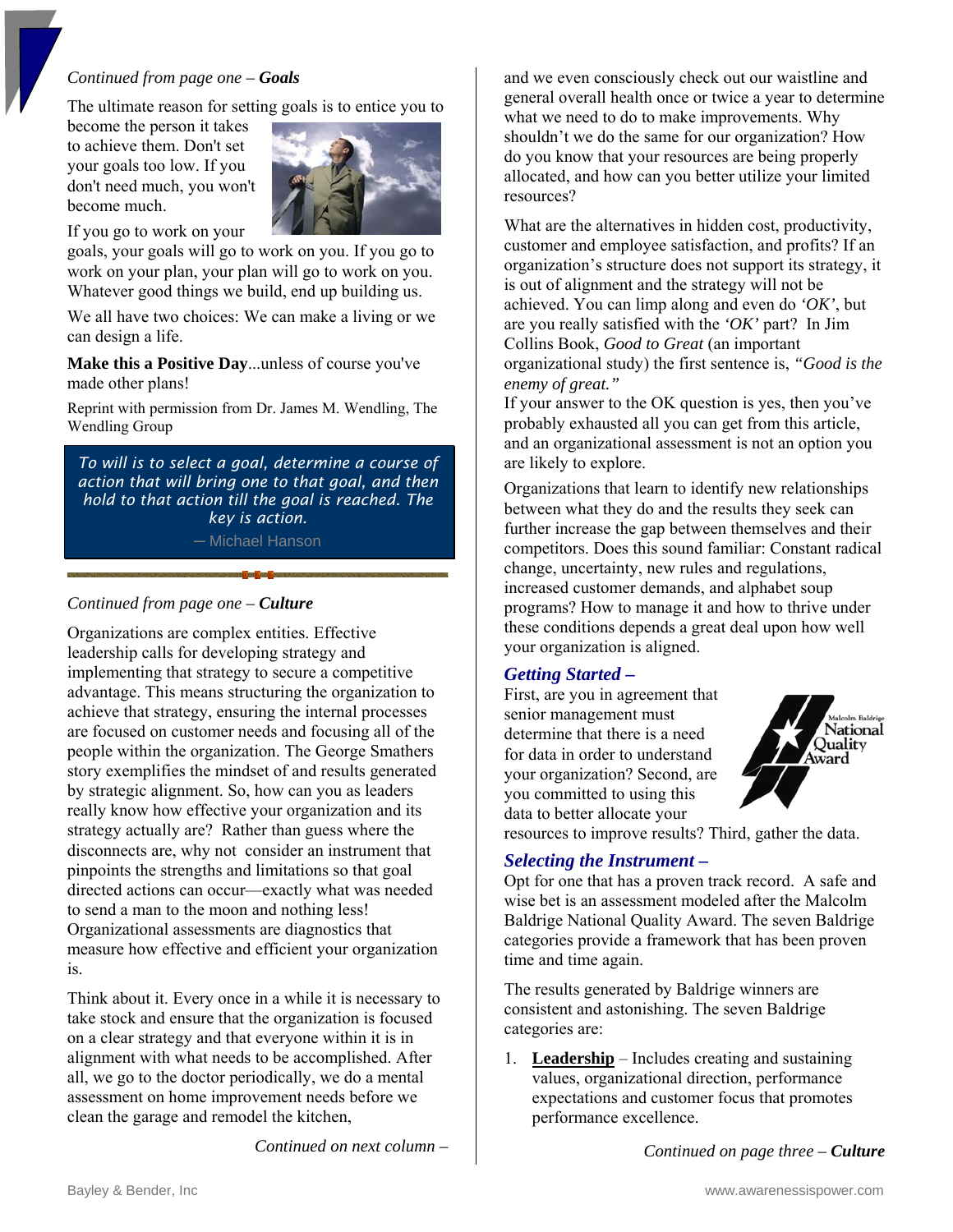#### *Continued from page two – Culture*

- 2. **Strategic Planning** How the organization sets direction and how plans are put into action.
- 3. **Customer Focus** Addresses how the organization determines the requirements and expectations of customers. It also addresses how the organization strengthens relationships with customers and determines their level of satisfaction.
- 4. **Information and Analysis** Deals with the use of data and information in the organization to better understand areas for improvement and how the organization is performing.
- 5. **Human Resources Development and Management** Determines how employees are encouraged to maximize their potential, as well as maintaining an environment conducive for performance excellence.
- 6. **Process Management** Identifying how processes are designed, managed, improved and their cycle times reduced.
- 7. **Business Results** Focuses on performance improvement in key business areas and how effectively these results are communicated throughout the organization.

These seven criteria are called the Criteria for Excellence and address all of the elements for the health and survival of your organization.

#### *Why Business Leaders Don't Do It?*

Believe it or not, there are some organizations afraid to hear the truth. Without naming names, some have told us: *"Not interested. We really don't want to uncover issues that we are not prepared to face right now."* Sounds strange but true. This is like favoring a doctor who touches up the X-rays. Ignoring reality flagrantly disregards the *"Confront the Brutal Facts"* principle from Jim Collins' book *Good to Great*. Good decisions are impossible without an honest confrontation of the brutal facts.

#### *Who Should Conduct an Assessment?*

If any of these symptoms sound familiar, give serious consideration to assessing your organization:

- Profitability is slipping
- $\bullet$  Customers are defecting
- $\blacklozenge$  Employee turnover is high
- $\blacklozenge$  Market share is eroding
- $\blacklozenge$  Internal conflict is the order of the day, lack of personal accountability, communication breakdown, time management, reactive versus proactive thinking (shall I continue?)
- You spend more time reacting to competition
- Or the best reason of all… You just want to improve!

– By Grant Stewart, Performance Matrix LLC. (Baldrige Criteria Source: D.I.AL.O.G, Achievement Seminars International, a Division of Resource Associates Corporation.)

#### VISION

The foundation for success in any business is a clear picture of where the business is going and what the future will look like. Your vision is a vivid mental picture of the future.



# **Motivation**

To motivate an underperforming team member, give him a *"psychological raise."* Many people forget – if they ever knew, what a difference their performance makes.

Take 10 minutes to explain to an unmotivated member how his work adds to the bottom line, helps other members of the team, and/or affects customer satisfaction.

## 100 Best Companies to Work for in 2007

Fortune Magazine presents its

yearly feature on America's top 100 employers, including detailed



company profiles and contact information.

Check it out at: [www.money.cnn.com/magazines](www.money.cnn.com/magazines/fortune/bestcompanies/2007/) /fortune/bestcompanies/2007/

Don't miss next month's issue. **Subscribe now!** 

#### **AWARENESS IS POWER®** *Insights for Business*

2024 Powder Mill Rd Silver Spring, MD 20903 Tel: 301-439-8317

> E-mail: [aip@awarenessispower.com](mailto: aip@awarenessispower.com)

> Visit Our Web Site at: <www.awarenessispower.com>

12 **Issues For Only \$97**